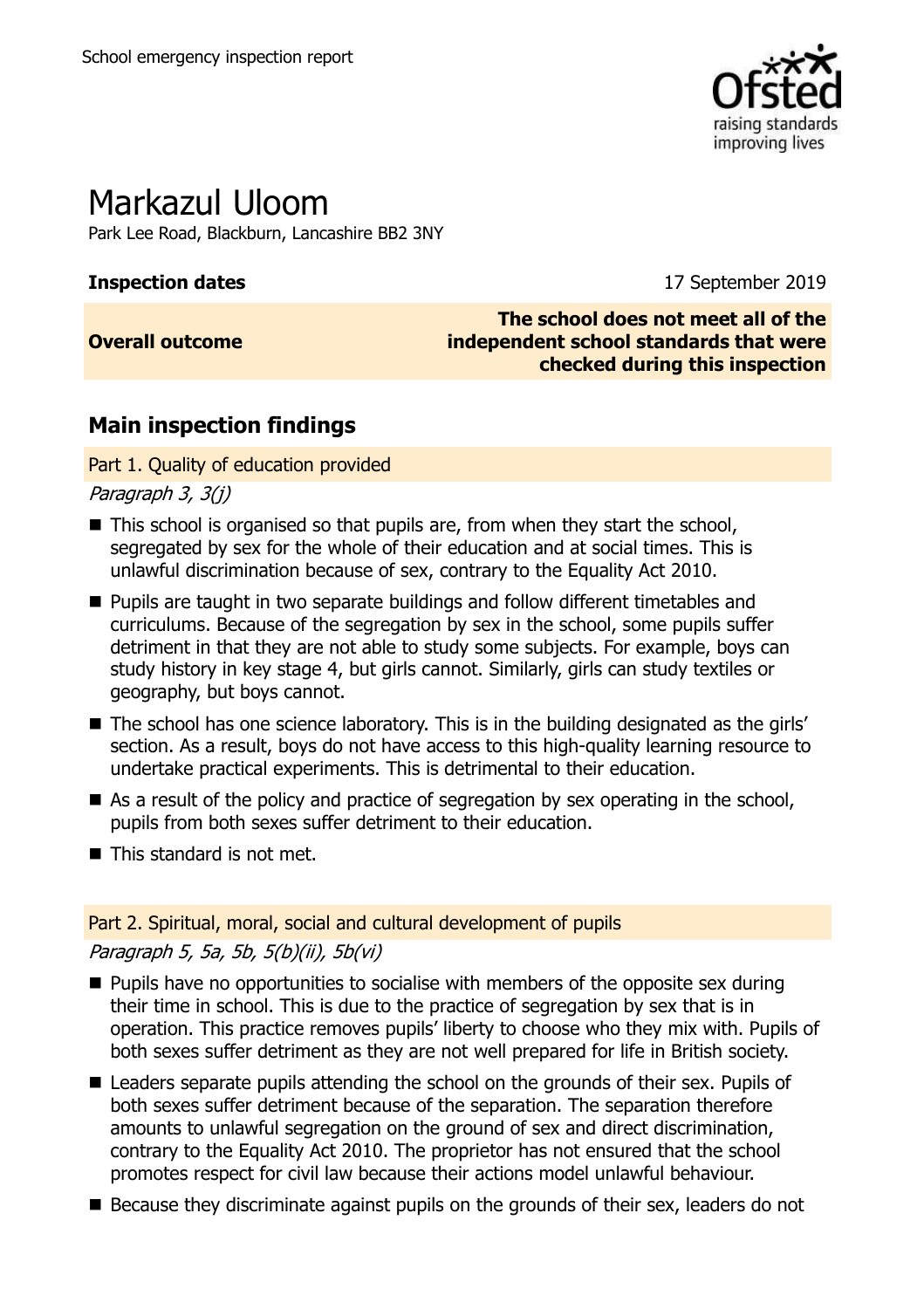

effectively encourage respect for those who share protected characteristics under the Equality Act 2010.

 $\blacksquare$  These standards are not met.

### Part 3. Welfare, health and safety of pupils

### Paragraph 7, 7a, 7b, 32(1), 32(1)(c)

- Leaders and the proprietor have ensured that safeguarding arrangements are fit for purpose. They pay due regard to the most up-to-date guidance from the Secretary of State. The school's child protection policy is a detailed document that meets all statutory requirements. The policy is implemented effectively by knowledgeable and vigilant staff. Staff understand procedures for responding to any safeguarding concerns. Systems to record concerns and subsequent actions are in place. Information is shared with appropriate authorities and parents and carers to help promote pupils' well-being and safety.
- Leaders complete all of the statutory checks on the suitability of staff and other adults to work with pupils. They record their checks in an appropriate format in a single central register of information. This register is in line with statutory requirements.
- The school does not have a website. School policies, including the school policy for child protection and safeguarding, are available to parents from the school office.
- These standards are met.

### Part 8. Quality of leadership in and management of schools

### Paragraph 34(1), 34(1)(a), 34(1)(b), 34(1)(c)

- The proprietor and leaders have not ensured that all the independent school standards are met.
- **Pupils are segregated by sex for their entire education. Boys and girls are taught** separately and have no opportunities to socialise with pupils of the opposite sex during the school day. Consequently, pupils of both sexes experience detriment to their education and development. The segregation is unlawful and contrary to the Equality Act 2010.
- The proprietor and leaders intend to make changes to the structural organisation of the school. If completed, this will involve the school becoming two separate single-sex schools. However, leaders have not started the process to register as two single-sex schools. Leaders have not taken any action in the meantime to amend the policy and practice of segregation by sex, nor to comply with the requirements of the Equality Act 2010 in this respect.
- The standards that relate to the leadership and management of the school that were checked at this inspection are not met.

### **Compliance with regulatory requirements**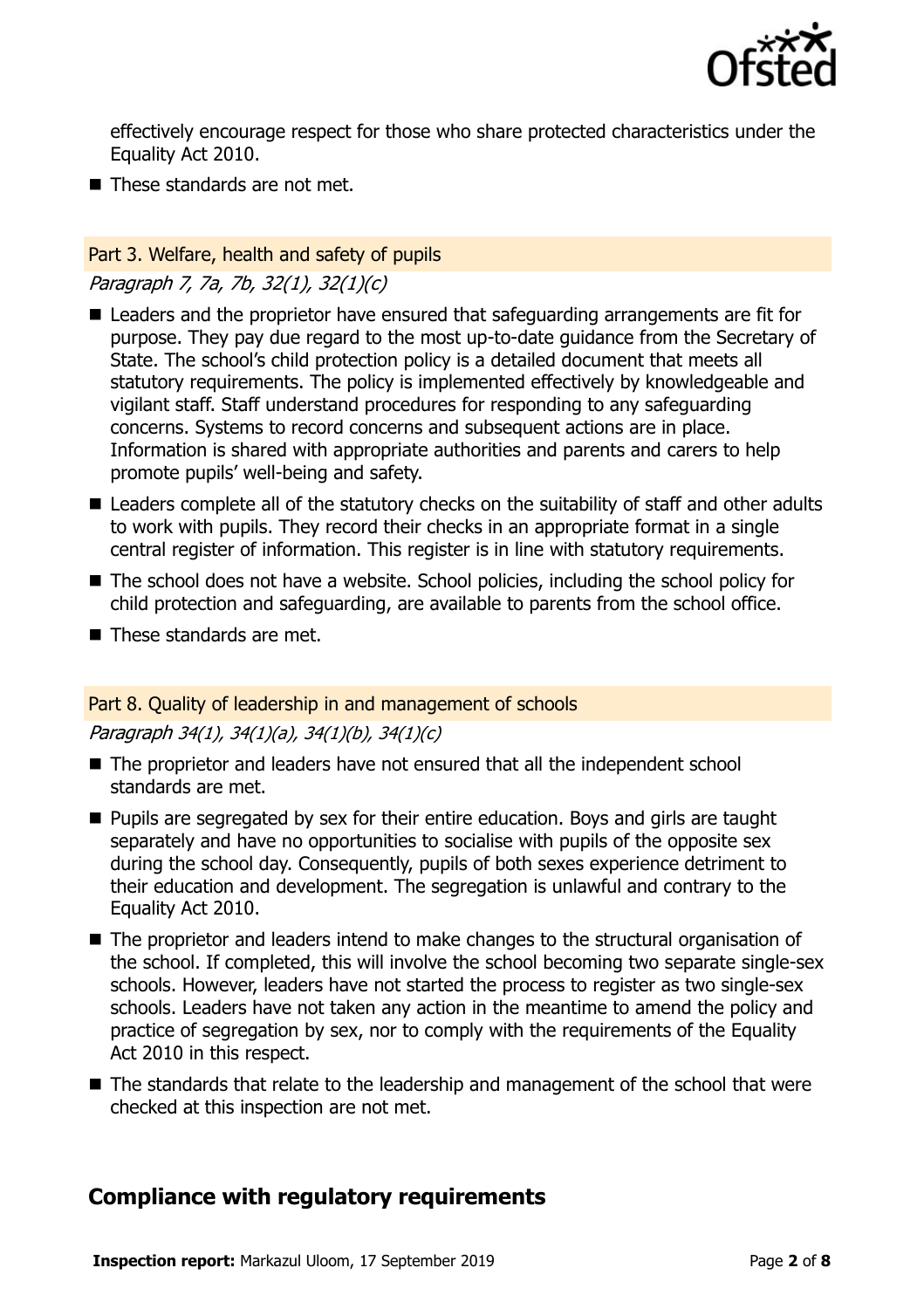

The school does not meet the requirements of the schedule to The Education (Independent School Standards) Regulations 2014 ('the independent school standards') and associated requirements that were checked during this inspection, as set out in the annex of this report. Not all of the standards and associated requirements were checked during this inspection.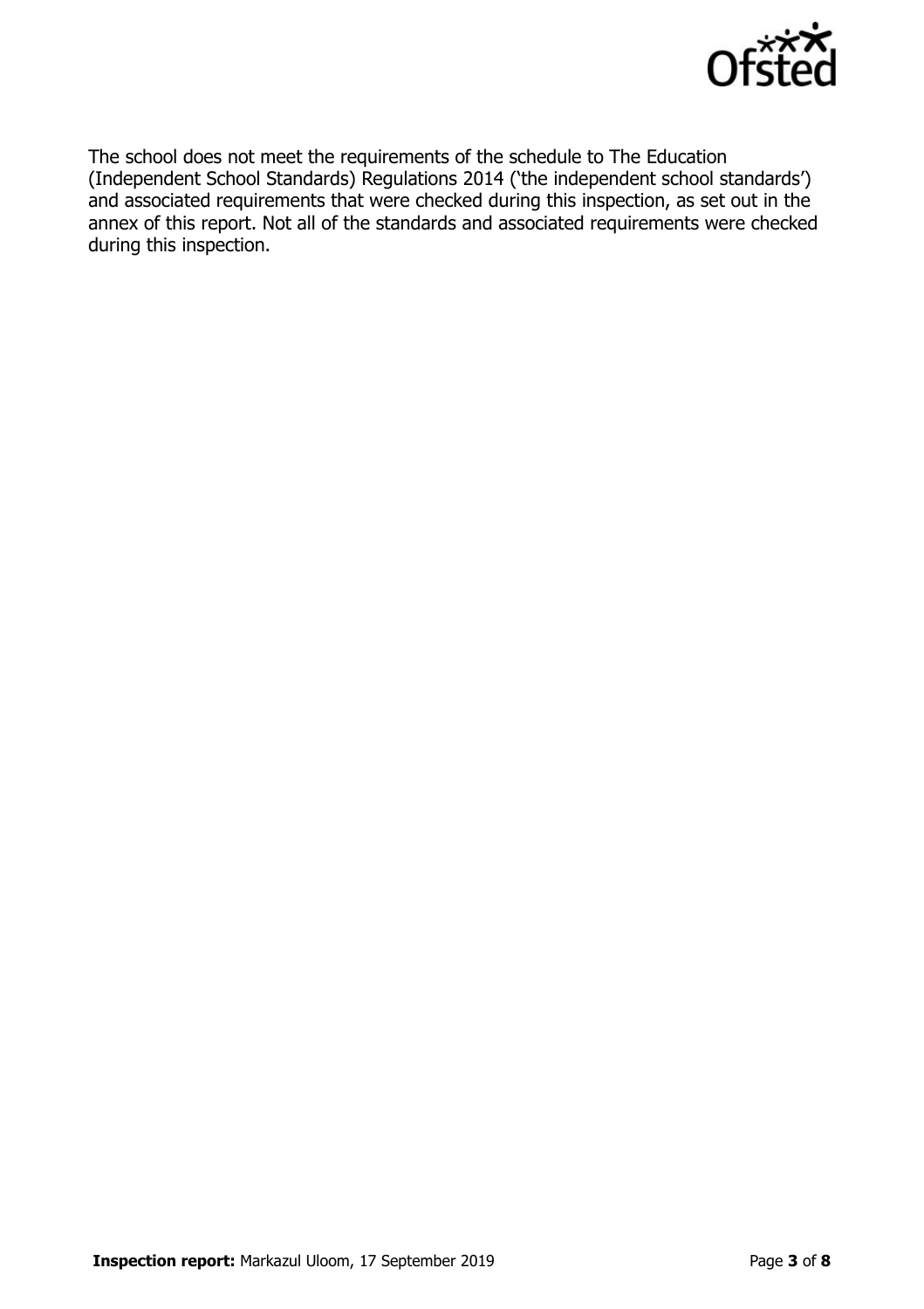

### **School details**

| Unique reference number | 133541   |
|-------------------------|----------|
| DfE registration number | 889/6009 |
| Inspection number       | 10123318 |

This inspection was carried out under section 109(1) and (2) of the Education and Skills Act 2008, the purpose of which is to advise the Secretary of State for Education about the school's suitability for continued registration as an independent school.

| Type of school                       | Islamic faith school |
|--------------------------------------|----------------------|
| <b>School status</b>                 | Independent school   |
| Age range of pupils                  | 11 to 19             |
| Gender of pupils                     | Mixed                |
| Gender of pupils in the sixth form   | Mixed                |
| Number of pupils on the school roll  | 176                  |
| Number of part-time pupils           | 0                    |
| Proprietor                           | Board of trustees    |
| Chair                                | Mr B Bawa            |
| <b>Headteacher</b>                   | Mr S Bargit          |
| Annual fees (day pupils)             | £1,500               |
| Telephone number                     | 01254 581 569        |
| <b>Website</b>                       | No website           |
| <b>Email address</b>                 | info@mugirls.org.uk  |
| Date of previous standard inspection | 4-6 July 2017        |

### **Information about this school**

- The school opened in September 2001 in Blackburn, Lancashire. The school is registered as an independent day Muslim faith school for up to 217 boys and girls aged from 11 to 19 years. Boys and girls are taught in separate buildings on the school campus.
- Currently, there are 176 pupils on roll. This includes a small number of girls who are aged 17 or 18 years. There are no pupils with an education, health and care plan.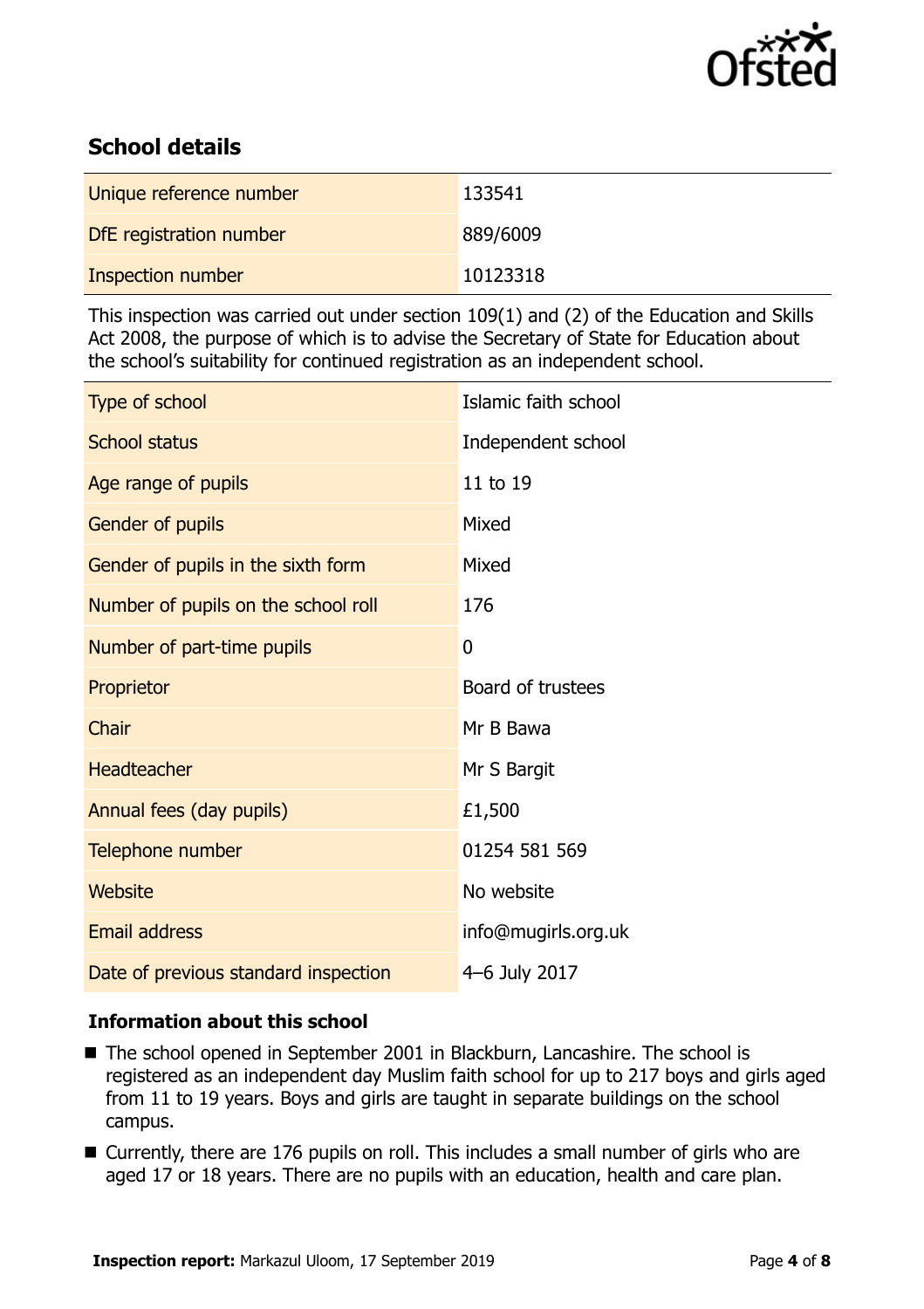

- **Pupils are of mainly Asian heritage. The school has an Islamic religious affiliation.**
- The school follows the national curriculum and provides GCSE courses. It works within an ethos of Islamic values, beliefs, culture and tradition. The school also aims to help pupils to acquire 'knowledge, skills and qualities which will help them to develop intellectually, emotionally, socially, physically, morally and spiritually, so they may become independent, responsible, confident and considerate members of the community'.
- The school uses no alternative provision.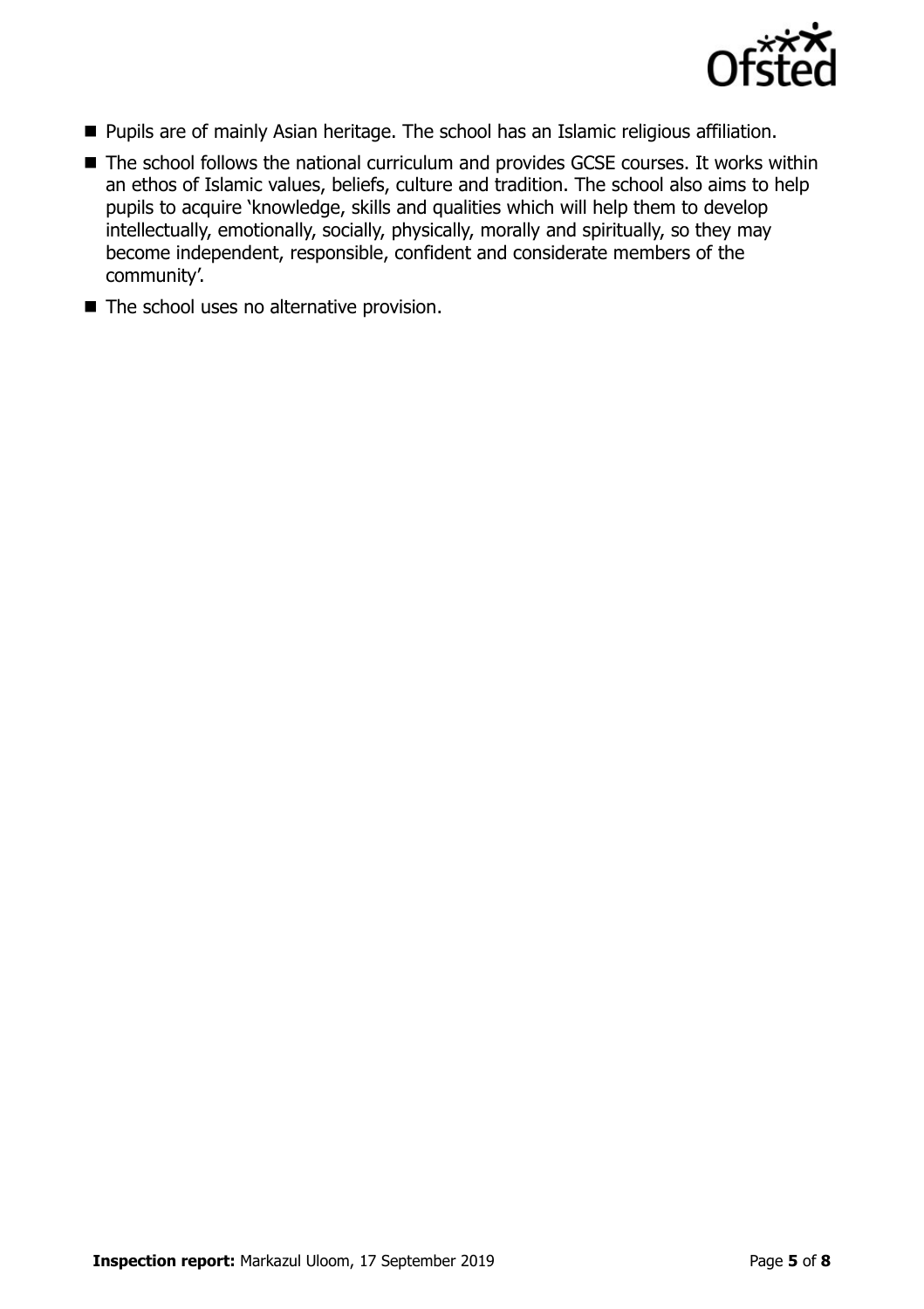

### **Information about this inspection**

- This emergency inspection was commissioned by the Department for Education (DfE).
- The inspection was carried out under section 109 of the Education Act 2014 and was unannounced.
- The DfE requested that the inspector report on the independent school standards in respect of the school's quality of education, the promotion of pupils' spiritual, moral, social and cultural development, and leadership and management. In particular, the inspector focused on the impact of segregation by sex in the school.
- The inspector toured the school, including visits to classrooms, with members of the senior leadership team.
- The inspector spoke formally to two groups of pupils and spoke to a range of staff in the school.
- The inspector scrutinised a range of school documents relating to the organisation of the school, its curriculum and safeguarding. He held discussions with the headteacher and the deputy headteacher. The inspector also held a telephone conversation with a trustee of the proprietary organisation.

#### **Inspection team**

John Nixon, lead inspector **Her Majesty's Inspector**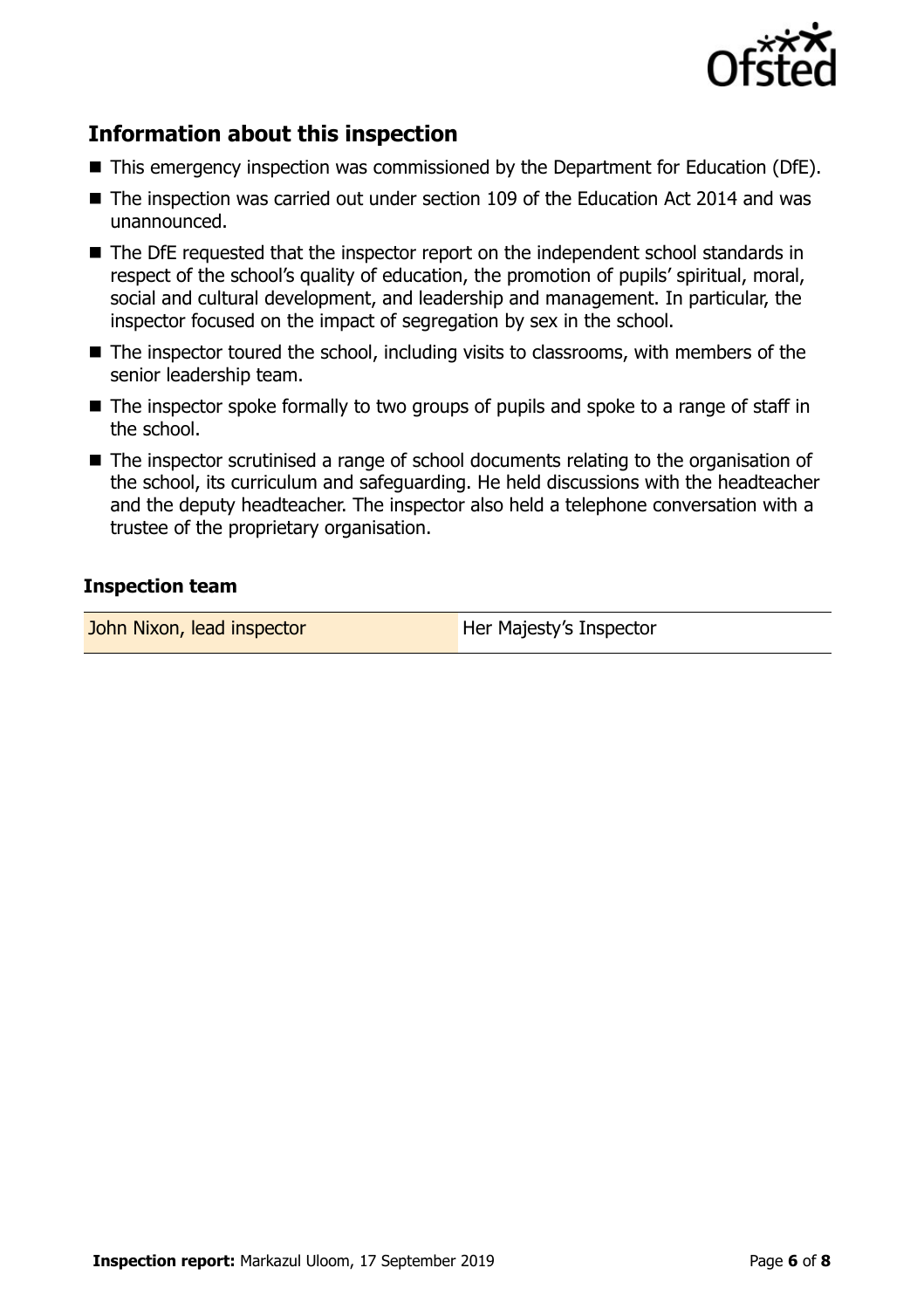

### **Annex. Compliance with regulatory requirements**

### **The school does not meet the following independent school standards**

### **Part 1. Quality of education provided**

- 3 The standard in this paragraph is met if the proprietor ensures that the teaching at the school-
- 3(j) does not discriminate against pupils contrary to Part 6 of the 2010 Act [10].

### **Part 2. Spiritual, moral, social and cultural development of pupils**

- 5 The standard about the spiritual, moral, social and cultural development of pupils at the school is met if the proprietor-
- 5(a) actively promotes the fundamental British values of democracy, the rule of law, individual liberty, and mutual respect and tolerance of those with different faiths and beliefs;
- 5(b) ensures that principles are actively promoted which-
- 5(b)(ii) enable pupils to distinguish right from wrong and to respect the civil and criminal law of England; and
- 5(b)(vi) encourage respect for other people, paying particular regard to the protected characteristics set out in the 2010 Act.

### **Part 8. Quality of leadership in and management of schools**

- $\blacksquare$  34(1) The standard about the quality of leadership and management is met if the proprietor ensures that persons with leadership and management responsibilities at the school-
- 34(1)(a) demonstrate good skills and knowledge appropriate to their role so that the independent school standards are met consistently;
- 34(1)(b) fulfil their responsibilities effectively so that the independent school standards are met consistently; and
- $-$  34(1)(c) actively promote the well-being of pupils.